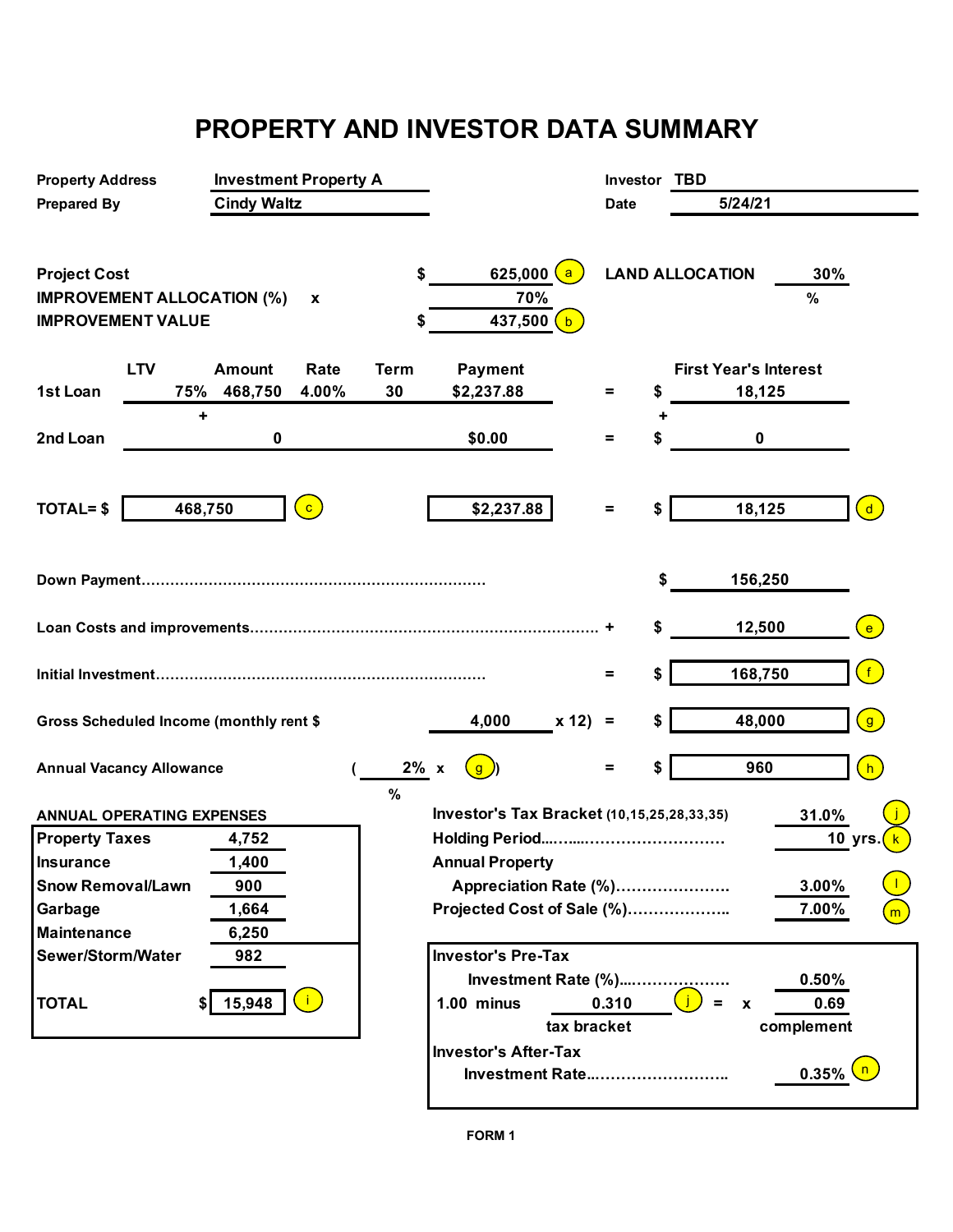# **CASH FLOW BEFORE TAXES**

|                            |          | 48,000<br>\$            |
|----------------------------|----------|-------------------------|
|                            |          | 960<br>\$<br>h.         |
| GROSS OPERATING INCOME     | $\equiv$ | 47,040<br>\$            |
|                            |          |                         |
|                            |          | \$<br>15,948            |
|                            | $\equiv$ | \$<br>31,092            |
|                            |          |                         |
| LESS: Annual Debt Service  |          | 26,855<br>d             |
|                            |          | \$<br>4,237<br>353.1158 |
| <b>Capitalization Rate</b> |          | 4.97%                   |

The preparer accepts no expressed or implied liability due to the contents of this report. Although all facts, figured and projections have been obtained from sources deemed reliable and are believed to be correct, no guarantee or liability is assumed by its author. These forms assist in the analysis of real estate investments and are not intended to comprehensively analyze the tax ramifications for an individual investor. As with any investment, your personal tax counsel should be contacted.

**FORM 2**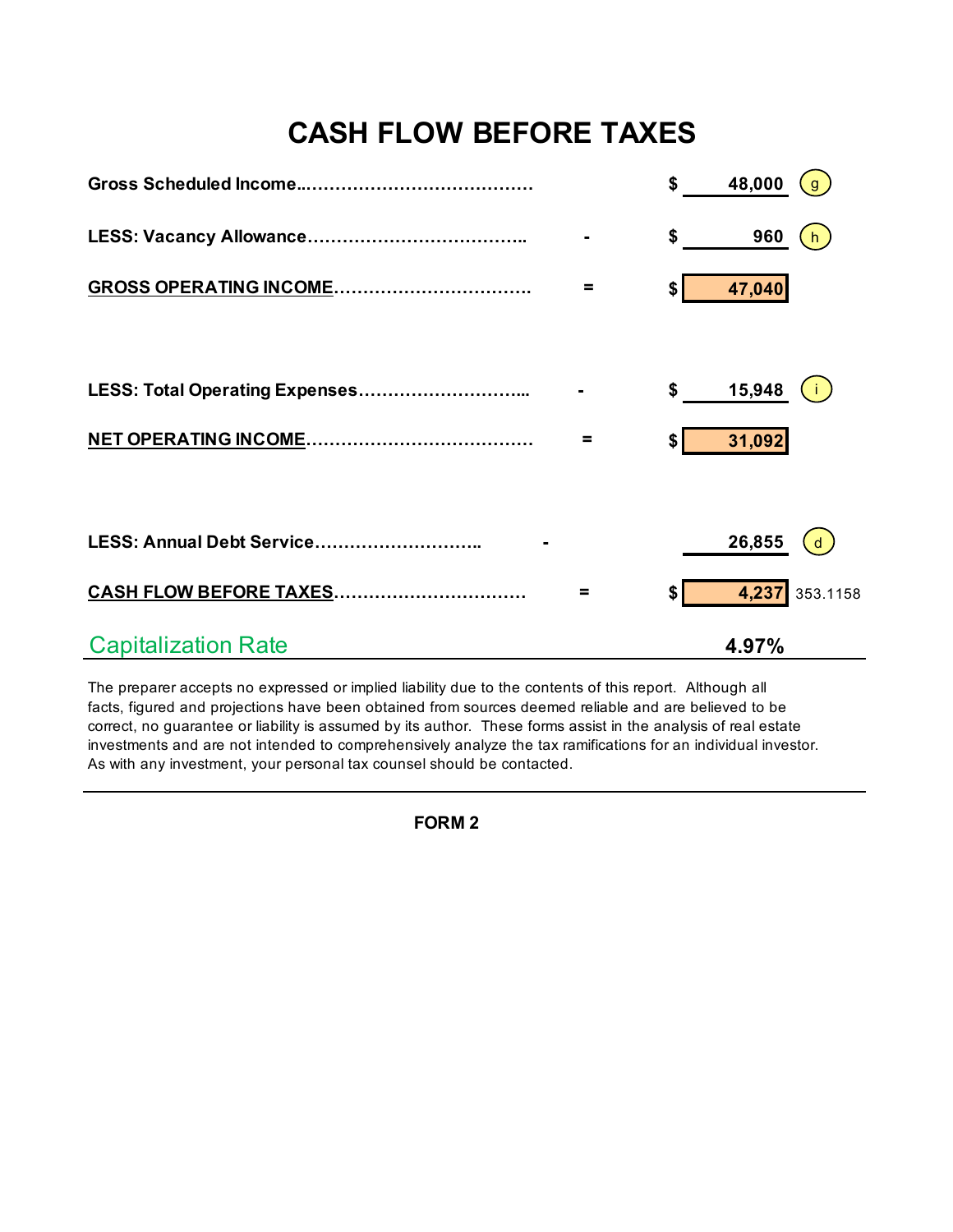## **CASH FLOW AFTER TAXES**

|                                                           | \$                    |
|-----------------------------------------------------------|-----------------------|
| <b>NET OPERATING INCOME (Form 2)</b>                      | 31,092                |
| LESS: First Year's Interest                               | 18,125<br>$-$ \$      |
| $2nd \quad $$<br>1st ########                             |                       |
| <b>LESS: COST RECOVERY (Compute Below)</b>                |                       |
| To Calculate Cost Recovery:                               |                       |
| 437,500 $(b)$<br>$\mathsf{s}$<br><b>Improvement Value</b> |                       |
| <b>Divided by</b>                                         |                       |
| <b>Cost Recovery Period</b><br>27.5 yrs.                  |                       |
| <b>Annual Cost Recovery</b><br>15,909                     |                       |
|                                                           | 15,909                |
|                                                           |                       |
|                                                           | $-2,942$<br>$=$ \$    |
|                                                           | 31.0%<br>$\mathbf{x}$ |
|                                                           |                       |
| <b>TAX SAVINGS (if negative)</b>                          |                       |
|                                                           | $-912$<br>$=$ \$      |
| <b>TAX LIABILITY (if positive)</b>                        | <b>CHANGE</b>         |
|                                                           | <b>SIGN</b>           |
|                                                           |                       |
| CASH FLOW BEFORE TAXES (Form 2)                           | \$<br>4,237 $*$       |
|                                                           | 912                   |
|                                                           | 5,149                 |

**\* If CFBT is negative: A tax savings will reduce the negative cash flow. A tax liability will increase the negative cash flow.**

**\* If CFBT is positive: A tax savings will increase the positive cash flow. A tax liability will reduce the positive cash flow.**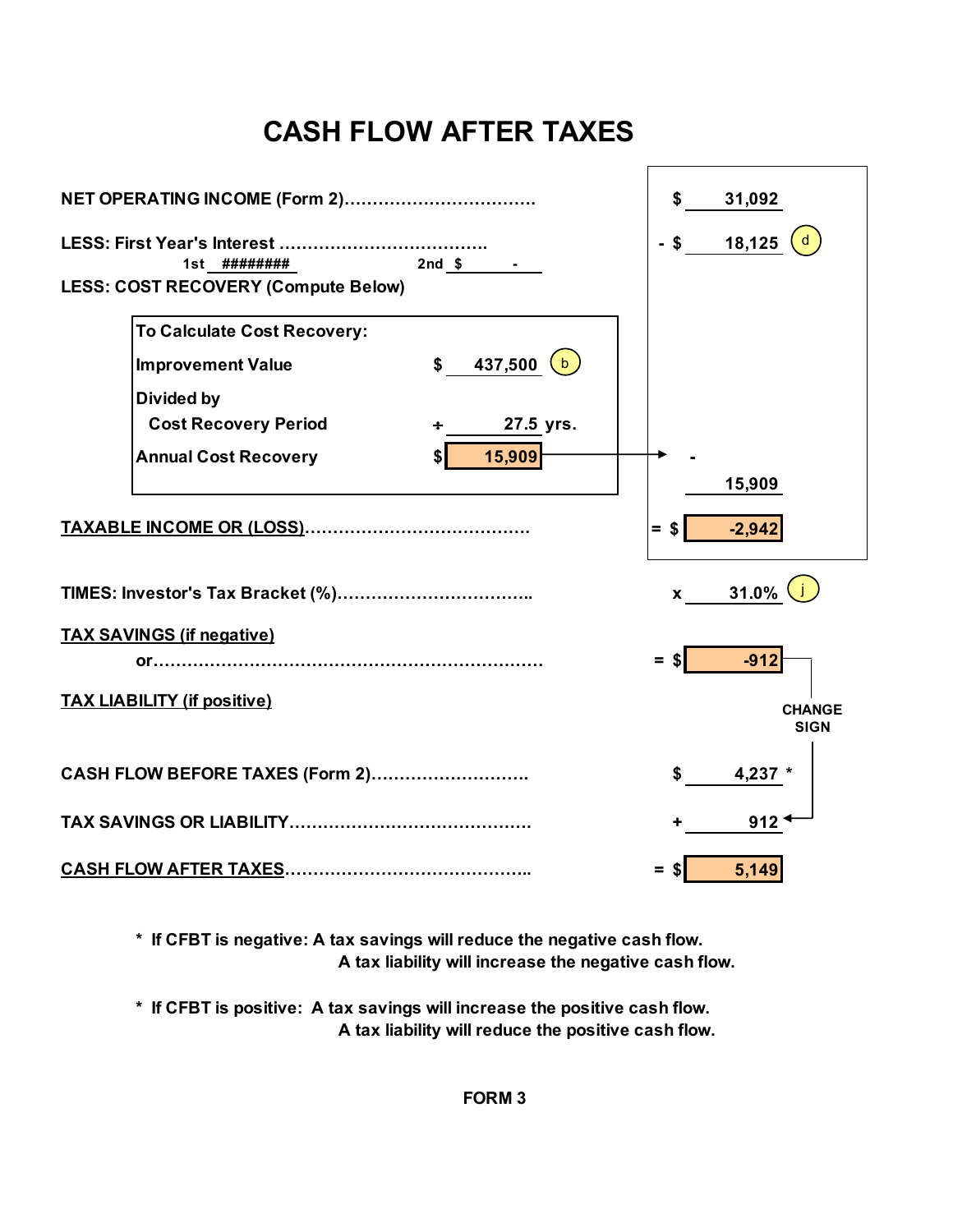## **TAX DUE ON SALE**



**FORM 4**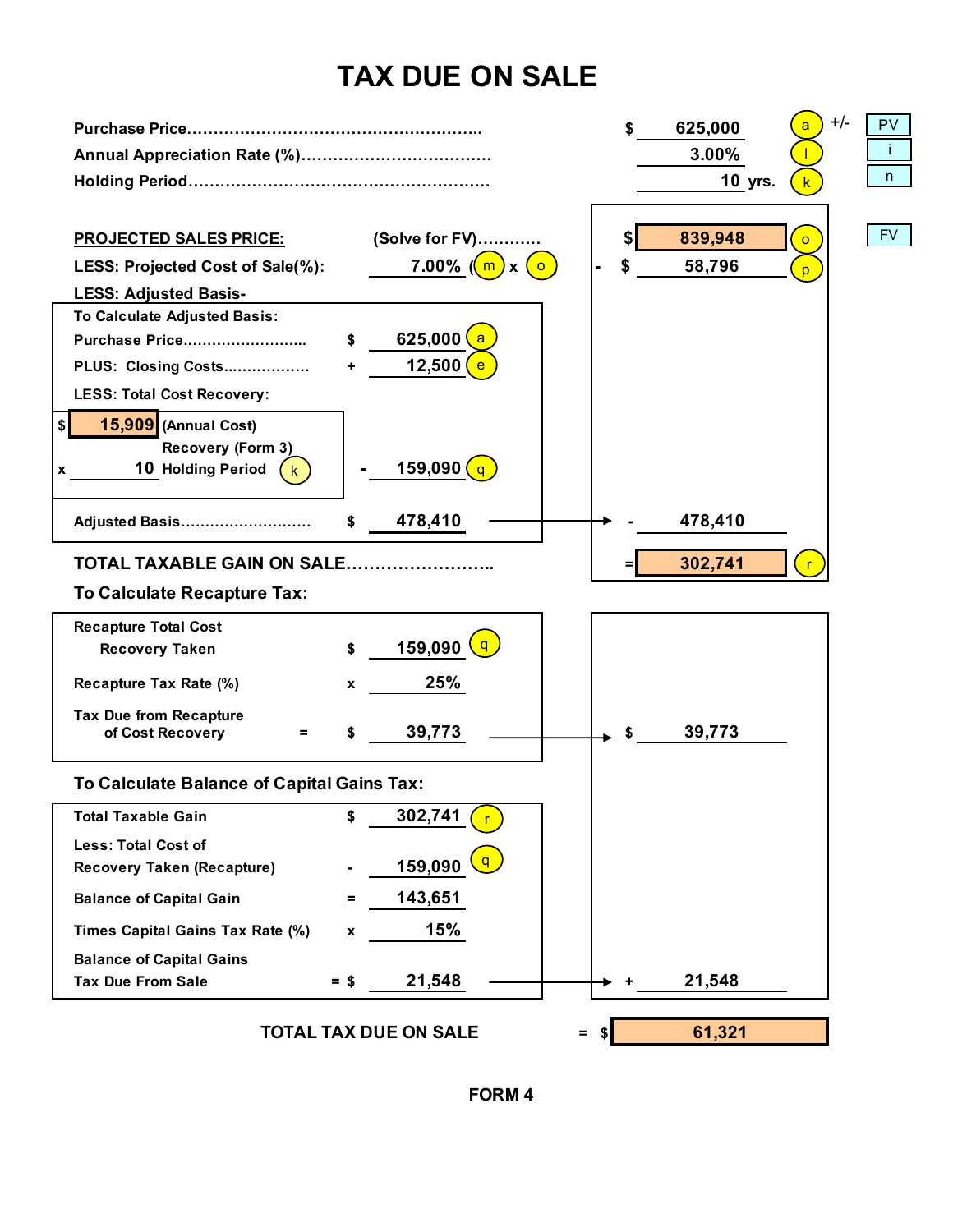### **RESIDENTIAL INVESTMENT PERFORMANCE SUMMARY**



**\*Note: If CFAT is positive, the amount accumulated will also be positive and represents the amount that annual cash flows would earn if invested in a relatively safe and liquid type investment during the holding period.**

> **If CFAT is negative, the amount accumulated will also be negative, and represents the after-tax lost opportunity cost of using investment capital to meet the annual deficit for the duration of the holding period.**